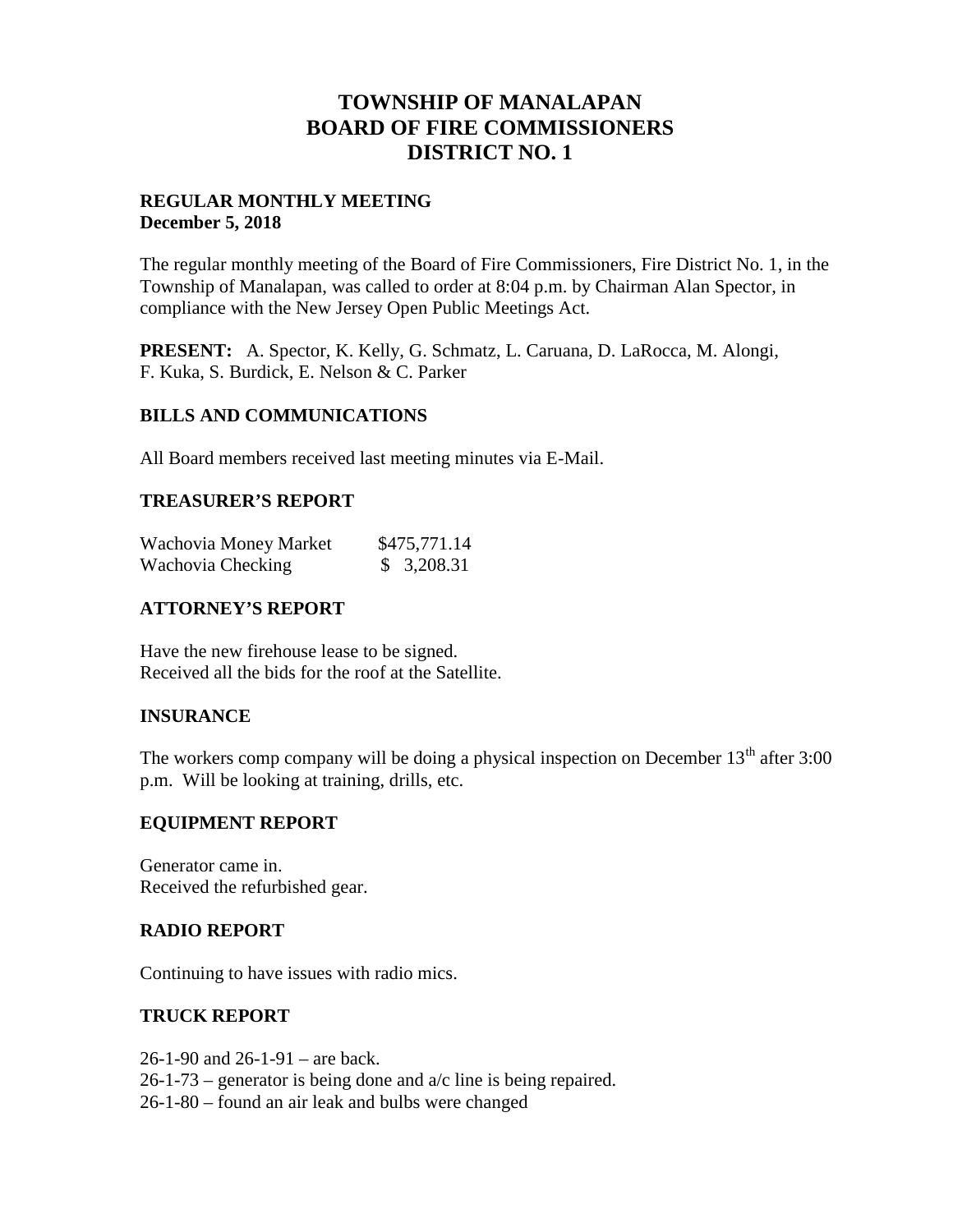### **CHIEF'S REPORT**

We had 693 calls for the year; 58 calls for November. Need 2 rope bags. Concept plan for 26-1-80 is done; need to either purchase or fabricate a shelf. Officers are the same for 2019.

### **ASSOCIATION REPORT**

Painting downstairs has been completed.

#### **TRUSTEES' REPORT**

No report.

#### **OLD BUSINESS**

See attached.

#### **NEW BUSINESS**

Commissioner Schmatz made a motion to pay all vouchers; this was seconded by Commissioner LaRocca. All voted aye.

Commissioner Kelly made a Resolution awarding the bid for the Satellite roof to Journey Contracting Co., Inc. with a bid of \$44,620; this was seconded by Commissioner LaRocca. All voted aye.

Commissioner LaRocca made a motion for \$60 to purchase 2 rope bags; this was seconded by Commissioner Schmatz. All voted aye.

Commissioner LaRocca made a motion not to exceed \$400 to have the GCFC patch sewn onto the refurbished gear; this was seconded by Commissioner Kelly. All voted aye.

Commissioner LaRocca made a motion not to exceed \$750 to purchase 10 portables mics; this was seconded by Commissioner Kelly. All voted aye.

The December  $19<sup>th</sup>$  meeting has been changed to December  $17<sup>th</sup>$ .

Meeting opened to the public at 8:46 p.m.

A motion was made by Commissioner Spector to adjourn; it was seconded by Commissioner Kelly and all voted aye.

Meeting adjourned at 8:47 p.m.

Respectfully submitted, Kenneth Kelly, Clerk